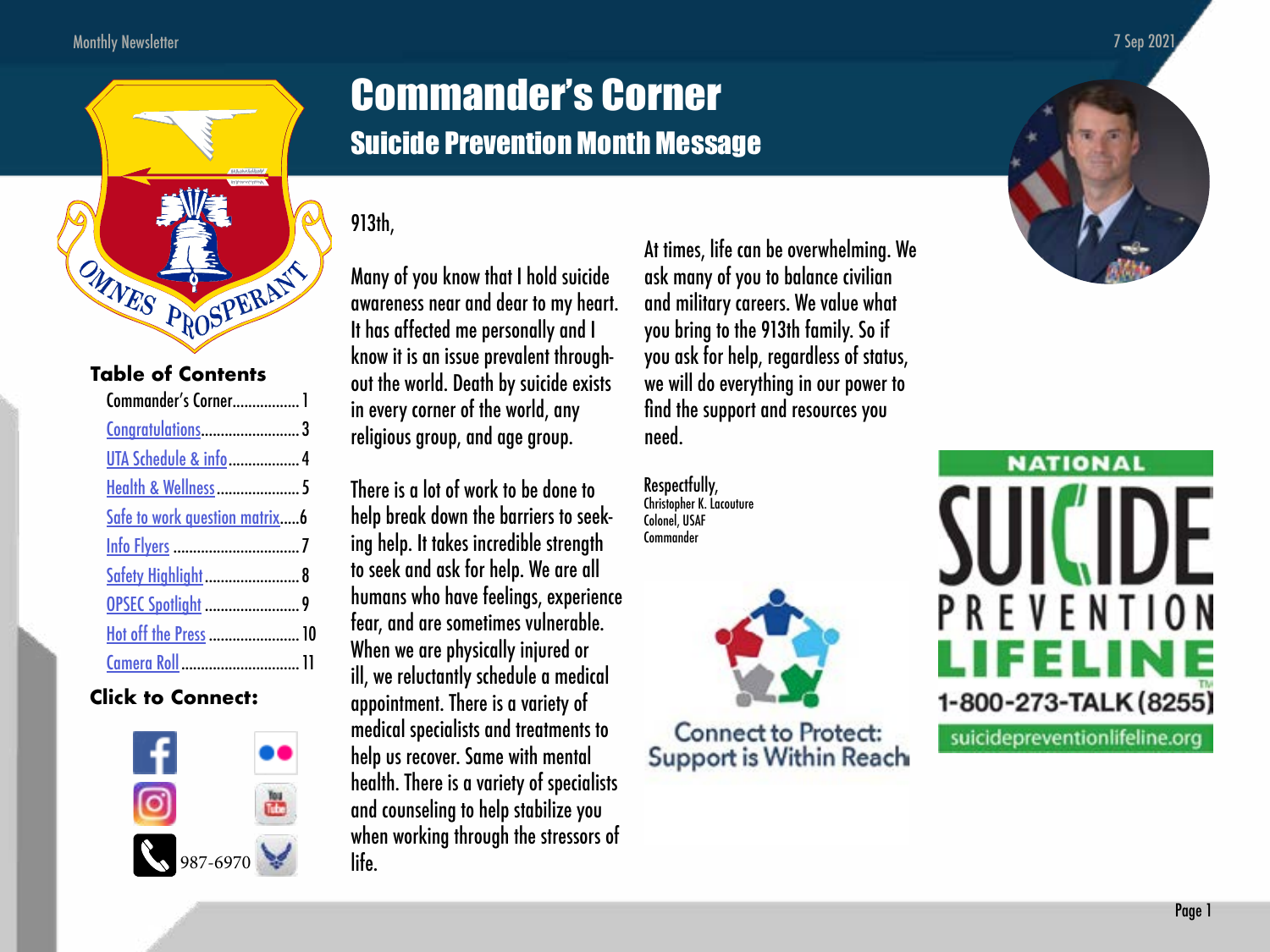**appearance changes**

# Monthly Newsletter Air Force News

**Mandatory vaccines for the 913th A Note from Col. Lacouture:**

The Secretary of Defense has mandated that all military personnel get vaccinated against COVID-19. I am waiting for Air Force and Reserve specific guidance from AFRC. We will not have COVID vaccinations during the September UTA. Plan for the October UTA to be the first mandatory vaccination event for unvaccinated members of the 913th.

If you are not vaccinated, take the time between now and the October UTA to gather information from reputable sources if you have questions or concerns about the COVID-19 vaccine. Remember, the vaccine is mandatory and there will be consequences to refusing to get vaccinated unless you have an approved exemption. While an exemption is being staffed, you will not be required to get the vaccination. I attached the letter from Secretary Austin directing vaccination and the instructions governing religious and medical exemptions in case you want to pursue an exemption.

 If you have been vaccinated off-base, please provide the necessary documentation to the 913th AMDS to get that information into your medical record.

 I am vaccinated as is my wife and 17 year old daughter. My 9 year-old daughter will be vaccinated once the FDA approves emergency use for children younger than 12.

 Once the Air Force releases guidance I will distribute it down the chain of command.

**Rally in the Rockies 2021 Exercise Prep**



Members of the 913th Airlift Group have been gearing up for the Rally in the Rockies exercise, partnering with other units from around the country to prepare multi-capable Airmen for future fights.

### [Click here to see how RitR21 was made](https://www.youtube.com/watch?v=8vXcAREnDyA)



New dress and appearance updates will soon be released following feedback, testing from Airmen and reviews conducted as a part of the 2020 Air Force Uniform Board.

**Air Force releases dress and** 

"We remain committed to maintaining an iterative approach with our dress and appearance standards," said Lt. Gen. Brian Kelly, Air Force deputy chief of staff for manpower, personnel and services. "During this most recent review we approved several updates fully aligned with our Air Force standards and culture that maintain our focus on warfighting while providing options to meet many of the needs of our Airmen."

Uniform Board changes will be effective upon publication in Air Force Instruction 36-2903, Dress and Appearance of Air Force Personnel, which is expected to publish in early October 2021. Below are examples of a few changes to the updated AFI:

- Male bulk hair standards increase from 2 inches to 2.5 inches
- Cosmetic tattooing on the scalp is authorized for men

- The size of hair accessories increases from 1 inch to 2 inches for females

- Hosiery is optional for females with any combination of the dress uniform

- Transparent piercing spacers are authorized

- Wing commanders may authorize the local wear of approved OCP morale patches on Fridays or during special events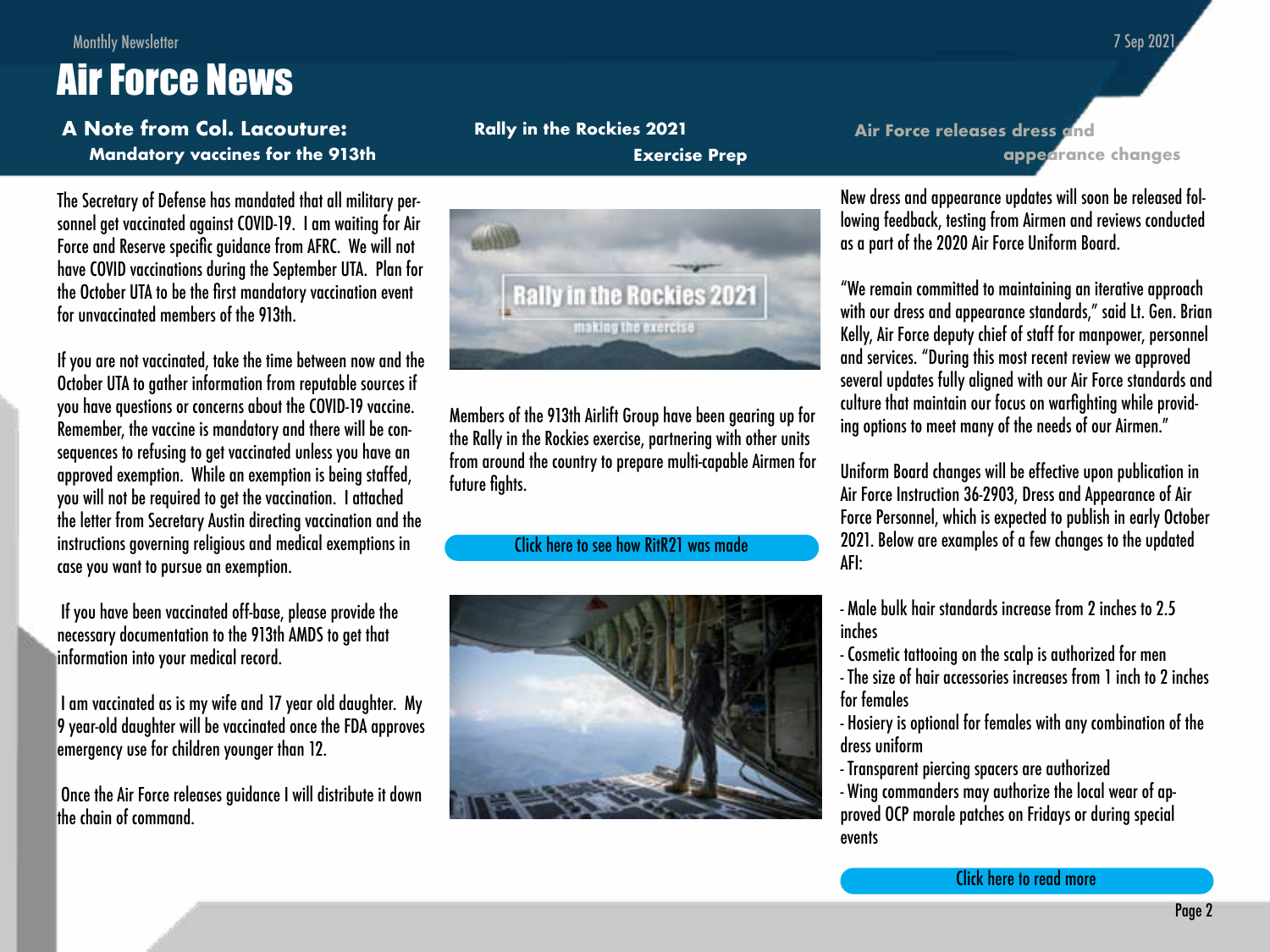7 Sep 2021

# <span id="page-2-0"></span>**Congratulations**

# **Newly Promoted Members**

# Congrats to the folks who promoted in August!

Master Sgt. Nolen Bartow, 913 MXS Master Sgt. Oscar Cerna, 913 AMDS Master Sgt. Connie Outlaw, 913 FSS Staff Sgt. Stephen Clark, 327 AS

# **A&FRC Embedded Support**



Airman & Family Readiness Center support will still be available the Monday through

Friday of the week before and after the UTAs below:

11-12 September – Ms. Peggy Bennett and Ms. Stephanie Koonst will be at the embedded office (B276 room 115)

2-3 October – Ms. Lyndsey Ballard and Mr. Mike "Rudy" Rudisill will be at the embedded office (B276 room 115)

4-5 December – Mr. Mike "Rudy" Rudisill and Ms. Stephanie Koonst will be at the embedded office (B276 room 115)

The Employment Emporium Joint Services Support presents

Prep…READY…Apply!

WHEN: 18 September from 0900-1600 WHENE DIDGE TOOL BRANCHES ALL BRANCHES AND COMPONENTS AND COMPONENTS AND ADULT DEEP ADULT DE WHERE: BLDG 7301 on Kansas Ave (Camp Robinson) WHO: Current service members of all branches and compo-**The Career Correct monuscipity of the Science** 

event that will offer walk-in (no appointment needed) ser-<br>vices from 0000 1400 for: The Employment Emporium is an employment preparation vices from 0900-1600 for:

- Assistance with Applying for Jobs
- Career Exploration and Interest/Skills Evaluation
- CIV Resume Writing
- Credit Advocacy and Education
- Expanded Education Options and Financial Aid Resources
- Federal Resume Writing
- Student Loan Counseling

Questions? Contact Joanna Murray, Arkansas Military OneSource Consultant at 501-322/0202/joanna.murrayterpening@militaryonesource.com OR Katina Dimitro, Soldier and Family Readiness Program Lead at 501-212- 4019/katina.s.dimitro.civ@mail



Did you know?

### **SEXUAL ASSAULT & PREVENTION**

**Little Rock Air Force Base** 

Active duty members, Air Force Reserve and Air National Guard members and their dependents 18 and older who are eligible for treatment in the military health system, and Air Force civilian (appropriated and non-appropriated) employees are eligible to receive support from the 19th Airlift Wing SAPR office. **Help is available regardless of status.**

Sexual Assault Response Coordinator: 1240 Thomas Avenue Rooms 118 and 120

Hours: 7 a.m. - 4 p.m., Monday - Friday

Office Phone: (501) 987-2697

24-Hour Hotline: (501) 987-SARC (7272)



safehelpline.org | 877-995-5247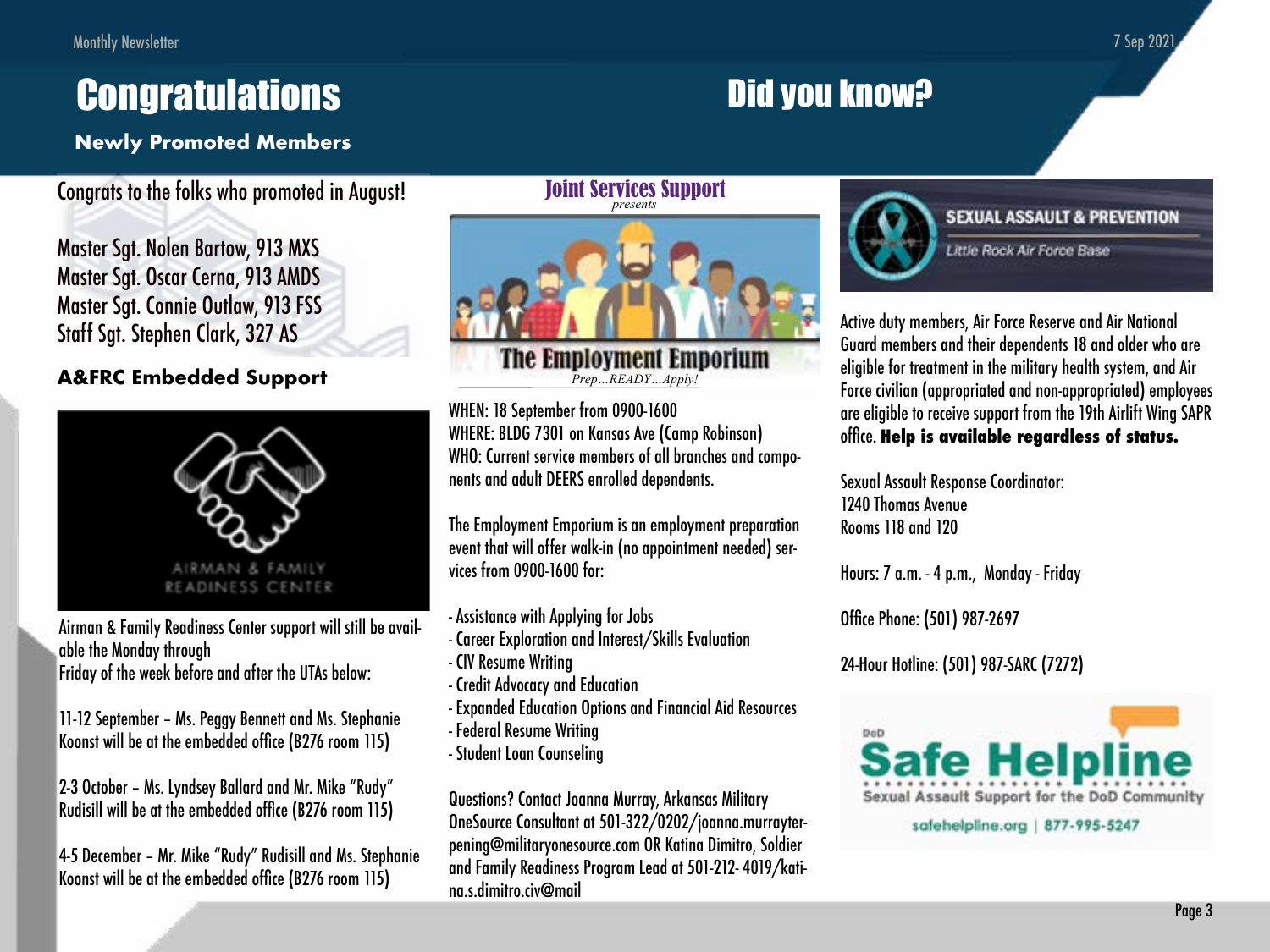# <span id="page-3-0"></span>**UTA Schedule**



## **September UTA Schedule**

#### UTA Schedule, Friday, 10 September 21

- \*\*No Intel Support available Thursday Sunday due to RITR
- \* 1300-1400 Pre-UTA Meeting & Strategic Alignment (HQ Conf Rm)
- <sup>0</sup> 1400-1450 FMB (HQ Conf Rm)
- <sup>0</sup> 1500-1550 Sq Commander Meeting (HQ Conf Rm)
- **0** 1500-1600 1st Set Meeting (Bldg. 266)
- <sup>0</sup> 1600-1630 ART/SORTS/DRRS Meeting (HQ Conf Rm)

#### UTA Schedule, Saturday, 11 September 21

- . 0800-1030 Newcomer's Brief (\*\* HQ Conf Rm\*\*)
- 6 0800-0900 F2F Profiles (Clinic) \*\* must hand-carry medical documentation
- <sup>0</sup> 0830-1100 Labs/Immunizations/Audio/Optometry/Dental Exams (Clinic)
- <sup>8</sup> 1030-1130 EO Meeting (HQ Conf Rm)
- <sup>8</sup> 1230-1330 Group Staff Meeting (HQ Conf Rm) \*All Group Staff
- <sup>0</sup> 1330-1430 Group Staff Directors Meeting (HQ Conf Rm) \*Group Staff Directors
- <sup>0</sup> 1500-1600 AG/CC Walk-In Time \*Group Staff Directors and So/CCs as needed

#### Fitness Assessments, Saturday, 11 September 21

- 6 0630-0800 APS Fitness Assessments (Warfit Pavilion)
- <sup>6</sup> 0830-1000 AMXS Fitness Assessments (Warfit Pavilion)

#### UTA Schedule, Sunday, 12 September 21

- 0830 EOC/PME testing (Base Ed Center)
- <sup>8</sup> 0900-1000 Helping Agencies Meeting (HQ Conf Rm) \*\* IG, JA, Safety, Chaplain, EO
- \* 1000-1100 Art 137 UCMJ Brief (HQ Conf Rm)
- <sup>0</sup> 1200-1500 CSS, AFIPPS, HSR Training (HQ Conf Rm)
- 1430-1530 CHEATER University (Bidg 266, Ops Auditorium) \*\* Security Clearance required

#### Fitness Assessments, Sunday, 12 September 21

- <sup>6</sup> 0700-0830 AMDS Fitness Assessments (Warfit Pavilion)
- <sup>0</sup> 0730-0900 FSS/Group Staff Fitness Assessments (Warfit Pavilion)
- <sup>0</sup> 0830-1000 327th/OSS Fitness Assessments [Warfit Pavilion]



#### SAPR Classes, Saturday, 11 September 21

- · 0900-1000 96 APS (APS Auditorium)
- <sup>0</sup> 0900-1000 913 OSS & Group Staff (Ops Auditorium)
- 0 1030-1130 913 AMXS (APS Auditorium)
- 0 1030-1130 327 AS (Ops Auditorium)
- 0 1300-1400 96 APS (APS Auditorium)
- <sup>0</sup> 1300-1400 913 FSS (Ops Auditorium)
- 8 1430-1530 913 AMXS (APS Auditorium)
- 0 1430-1530 913 AMDS (Ops Auditorium)

# **Fiscal Year 21 UTA Schedule**

3-4 October 2020 7-8 November 2020 5-6 December 2020 (reschedule UTA with unit) 9-10 January 2021 6-7 February 2021 6-7 March 2021 8-11 April 2021 1-2 May 2021 5-6 lune 2021 No July UTA 7-8 August 2021 11-12 September 2021

### **Fiscal Year 22 UTA Schedule**

2-3 October 2021 6-7 November 2021 **4-5 December 2021 8-9 January 2022 5-6 February 2022** 5-6 March 2022 31 Mar - 3 April 2022 30 April - 1 May 2022 4-5 June 2022 No July UTA 6-7 August 2022 10-11 September 2022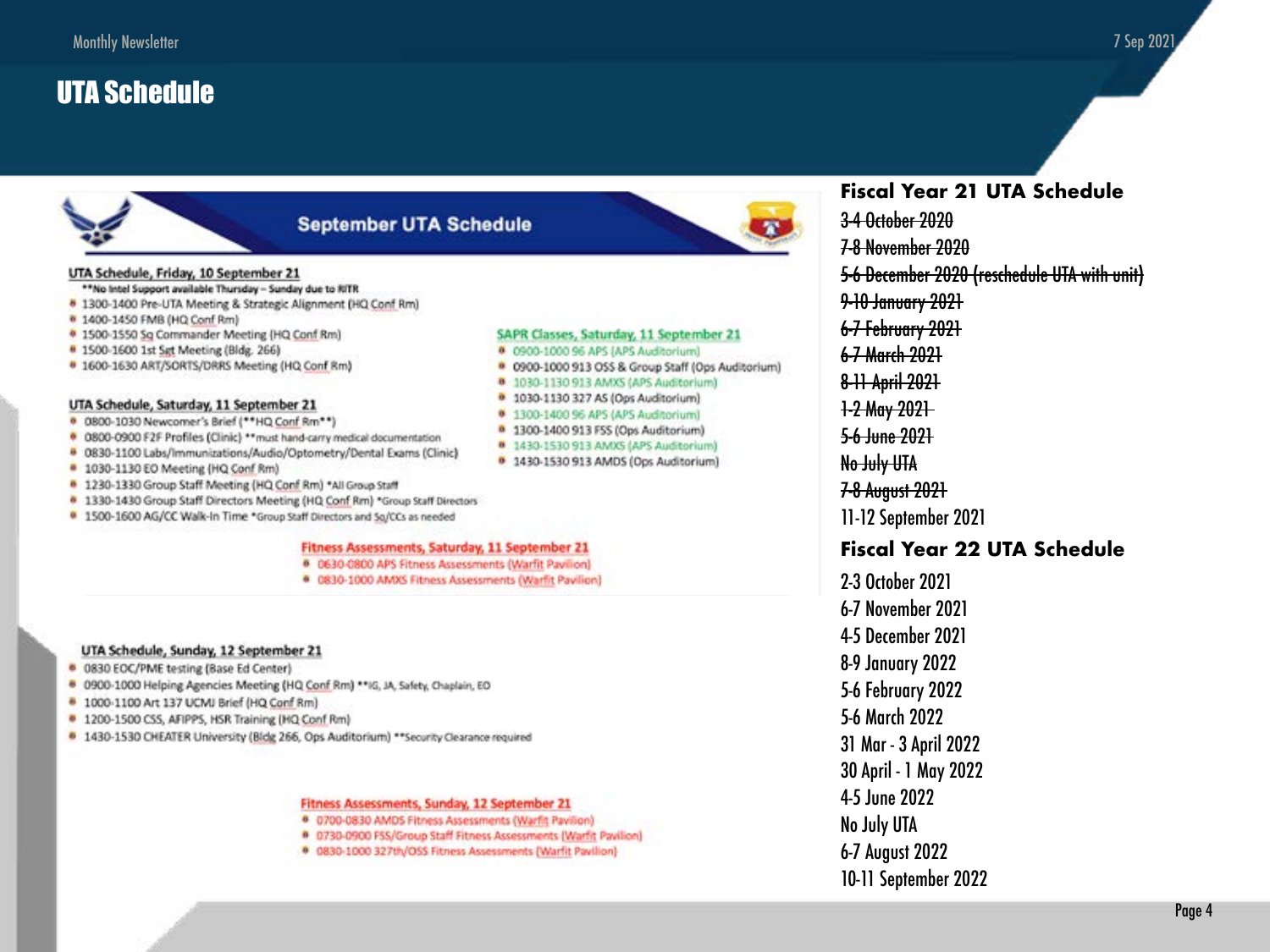# <span id="page-4-0"></span>Health and Wellness

## **Put some fun in your children's fitness**

The Physical Activity Guidelines for Americans were developed by the U.S. Department of Health and Human Services as recommendations to improve and maintain Americans' physical and mental health. The guidelines for adults include 150 minutes of moderate-intensity physical activity each week with at least 2 days dedicated to muscular strength—but the recommendations for children are a little different.

Children's physical activity guidelines Children ages 6–17 should aim for at least one hour of moderate-to-vigorous physical activity daily. Muscle- and bone-strengthening activities are included in that hour and should be performed at least 3 days a week.

The adult guidelines require continuous aerobic activity, while children only need to accumulate a total of 60 minutes daily. Children generally exercise and play in spurts—which isn't always technically considered aerobic because the duration isn't long enough, but it gets the job done.

For young children ages 3–5, the guidelines are even less specific. Children should be physically active throughout the day. Adults can encourage active play, such as pushing toys and climbing safely.

### Types of activities

Aerobic activity at a moderate-intensity level should make up most of the daily 60 minutes. Moderate intensity will make it difficult for your child to talk to you when they are playing. Lower-level activities for longer times—such as hiking—are okay too. Aerobic activities include running, skipping and



hopping, riding a bike, and walks. Playtime doesn't need to be organized and can be spread throughout the day. One way to add minutes is to make sure that any "child vehicles"—any toy a child rides—isn't motorized. Physically moving what they ride can add to activity time and also build muscular strength.

Muscle strengthening is important for growth and development. Unlike adults, kids don't need focused resistance training to improve muscle strength. Weightlifting isn't bad for kids, but they need to use appropriate weights, exercises, frequency, and supervision. It's easier to encourage muscle strengthening for kids the old-fashioned way—play. Climbing on playground equipment or makeshift obstacle courses is the best exercise for strength gains. Most young kids find them more fun than dedicated resistance training. Muscle-strengthening activities should be included in the 60 minutes of daily activity at least 3 times per week.

Bone strengthening—in addition to getting enough calcium and vitamin D- is essential to stimulate bone growth in

children. Osteoporosis (a condition in which bones become weak and brittle) is said to be a childhood disease that presents in adulthood. The fastest bone growth takes place in late childhood through puberty, but then it slows down until the age of 25. After 25, bone mass decreases. Not building enough bone mass in childhood might put your child at risk for osteoporosis in their old age. Bone growth is stimulated by weight-bearing activities that send forces up and down the body. Walking, running, and jumping are good examples of weight-bearing activities. These activities should also make up part of the daily 60 minutes, at least 3 days per week.

The three different types of activities aren't mutually exclusive; a bone-strengthening activity can also be muscle-strengthening and aerobic.

Here are some examples of what your child's active week might look like:

Monday: Plan a playground playdate for your child with the other kids in the neighborhood. Monkey bars, hopscotch, and other obstacles help build muscular strength and provide bone strengthening.

Tuesday: Encourage your child to take an energetic bike ride with you after school. This provides vigorous-intensity aerobic activity. Visit the Rails-to-Trails website for some ideas.

```
Click here to read more
```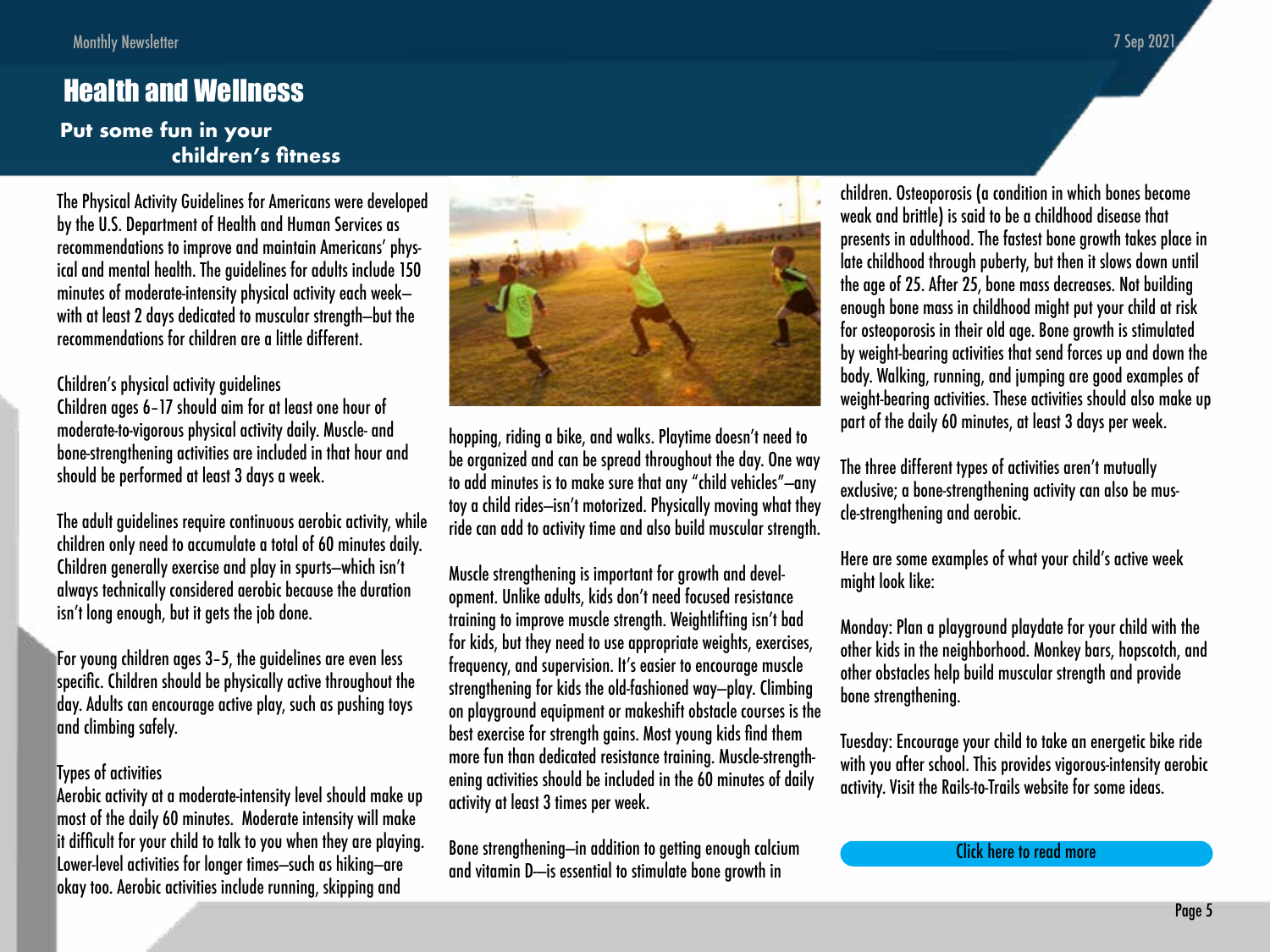<span id="page-5-0"></span>Monthly Newsletter

**Personnel scheduled to physically show for drill are requested to answer the "Safe to Work" questions below. Communicate with your supervisors if you have questions or concerns.** 



7 Sep 2021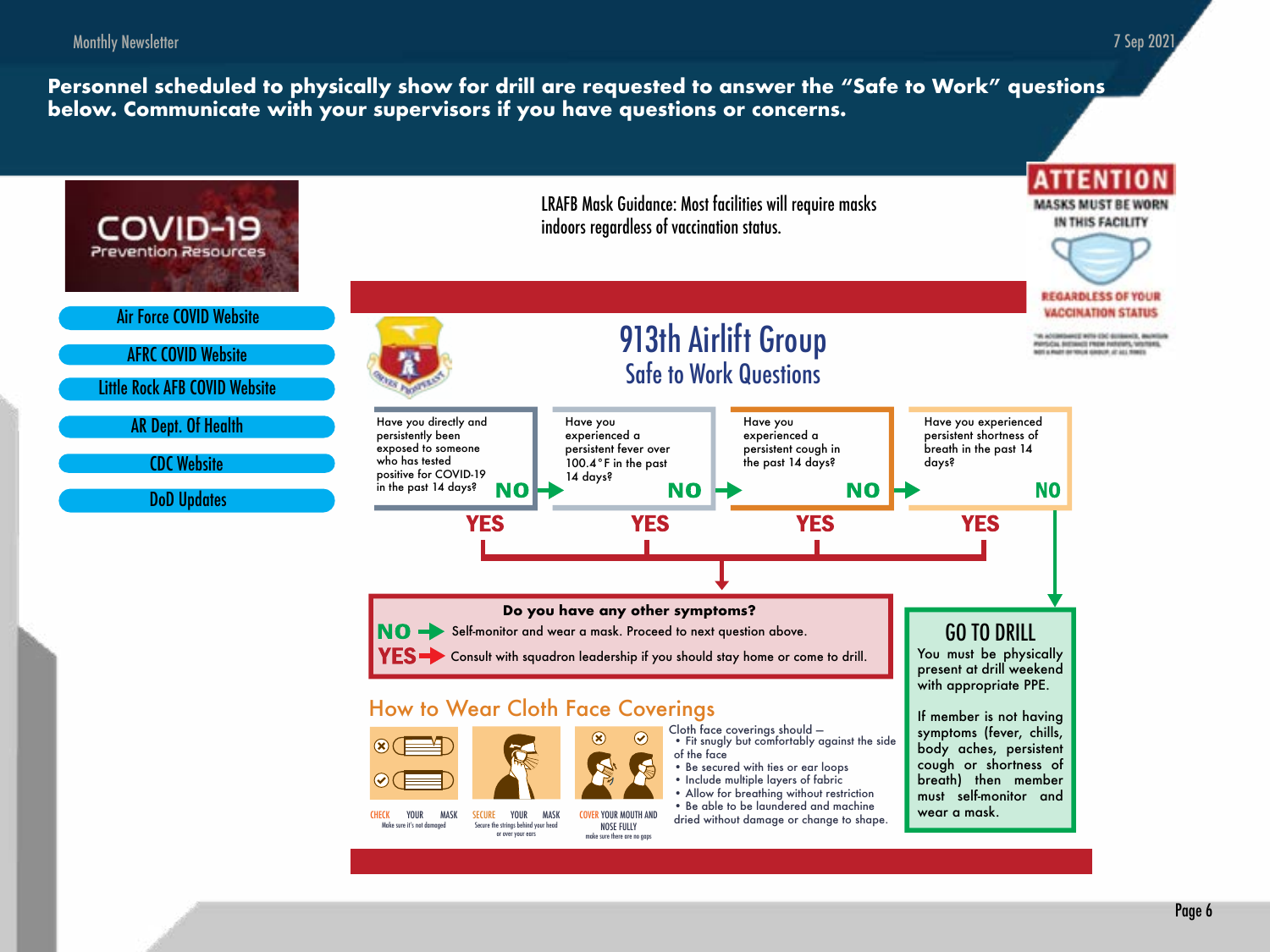# <span id="page-6-0"></span>**Informational Flyers**

# **CBD IN THE DOD**

#### **MARIJUANA v. HEMP**

A cannabis plant can be classified as marijuana or homp deponding on its lovel of tetraliydrocannablisal (THC) - 0.3% or less THC contant is considered homp, more than 0.3% is considered marijuana.

#### **CANNABIDIOL (CBD)**

CBD can be derived from either murijuano or hemp. CBD is not well regulated. the Food and Drug Administration does not corrify THC levels in products', and CBD products may assit or inaccurately represent their THC content. Use of CBD products, including those derived from hemp, could lead to a positive urinalysis for THC.



### **LEGALITY OF MARIJUANA**

Knowing use, possession, or distribution of marijuana and any product decived from or containing marijuano, including CBD, is illegal for all military members under Articlo 112a, Uniform Code of Military Justice (UCMJ). The UCMJ applies at all times and in all places to active duty military members.

### **LEGALITY OF HEMP**

Each service has prohibited the use of hemp or homp-derived products, including CBD. A knowing violation of those prohibitions is an offense under Article 92, UCMJ.

Air Force: AFMAN 44-197, paragraph 1.2.2.1 Army: AR600-85, section 4-2p Navy and Marines: ALNAV 057/19, paragraph 3 Coast Guard: COMDTINST M1000.10A, chapter 5, section D.1





### **CIVILIAN EMPLOYEES**

Use of marijeana and its decivatives, including CBD, is illegal for federal civilian employees. While it is not currently illegal for civilians to use hemp-derived CBD products, use of these products is risky and could load to a positive urinalysis for THC. If a civilian amployee tests positive for THC, use of hemp-derived CBD would not qualify as a valid excuse.

### **BOTTOM LINE**

It is Illugal for military members to ingest (smoking, vaping, cating, transdormal patches, etc.) CBD in any form! It is illegal for foderal civilian employees to use marijuana and<br>its derivatives, including CBD, and risky to use home-derived CBD!



The FOA bas note approved and procession drug conscioling CBB, salied Epidinhealt, and infinitionals with a volid proscription are permitted as one this



# **Little Rock Air Force** Base 913 AG **Blood Drive**

Sunday, September 12 11 a.m. - 2:30 p.m. **Bloodmobile at Building 262** 

To schedule an appointment, visit arkbi.org and use sponsor code 090W or call 877-340-8777.

> **LITTLE ROO** 200

**ONE TICKET** 

**377-340-8777 CARKBLorg Explorational Property** 

thrie supplies tast. Photo XI require

For a limited-time only, all donors will receive. Hemoglobin A1C blood sugar testing, which can help monitor diabetes risk.

Donate blood & you'll receive a Back on Tour t-shirt\* & one free entry to the Little Rock Zoo!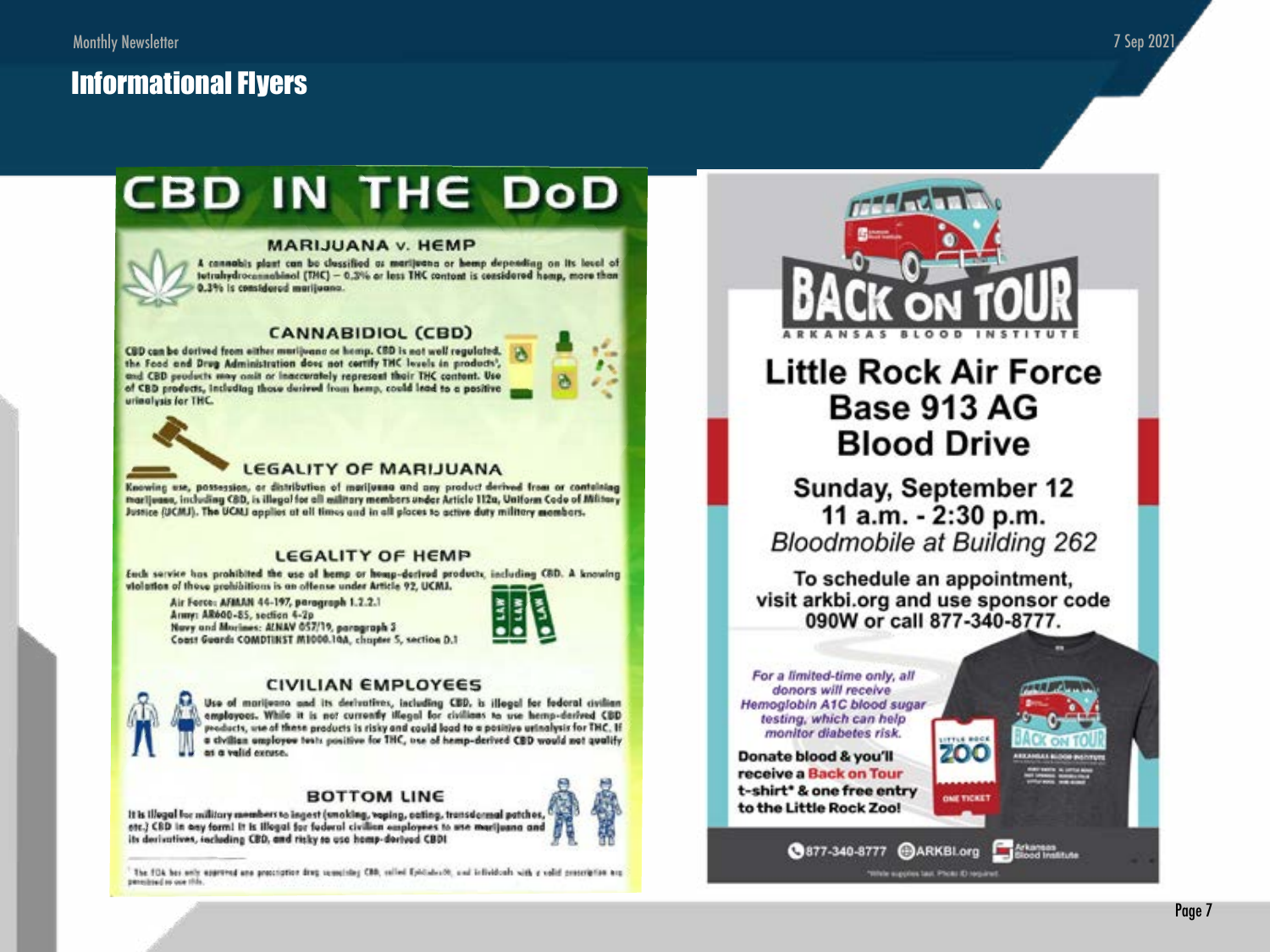# <span id="page-7-0"></span>**Safety Highlights** Courtesy of the AFRC Safety Office

**Hazard Safety Tips**

# If you SEE a hazard, REPORT it!

|                                             | <b>HAZARD REPORT</b><br>Tyle (separat JAW AFLE), Chairs 1.                                           | Castrol Nasher programs special control Date Schooled                                                                                                                                                                                                                                                                                                                                                                                                                    |  |
|---------------------------------------------|------------------------------------------------------------------------------------------------------|--------------------------------------------------------------------------------------------------------------------------------------------------------------------------------------------------------------------------------------------------------------------------------------------------------------------------------------------------------------------------------------------------------------------------------------------------------------------------|--|
| To Jandaiso Schry Office drawings 4 (autom) |                                                                                                      | From Crainet Sufferearists number spring to contact or next of                                                                                                                                                                                                                                                                                                                                                                                                           |  |
| <b>VOLAUME</b>                              |                                                                                                      | <b>GPTERIAL: Alia E. Doc. TAK 911-AMOS</b>                                                                                                                                                                                                                                                                                                                                                                                                                               |  |
| <b>FARTI</b>                                | BAZARD this organization entry tone                                                                  |                                                                                                                                                                                                                                                                                                                                                                                                                                                                          |  |
| continue to trip.                           |                                                                                                      | On 17 Feb 17 as approximately EOI hes, an employer antered the facility and was walking down the hall. The<br>sugabons tripped as a Bans the protessing from the Saur and bill to the Sons centaining minor suit and besture to<br>the left forcurate and have. Our office staff has seen and heard of many employees tripping on these tiles. We've<br>reported this to the facility managers several times in the past, however, the hazard triff raists and rauphysms |  |
|                                             |                                                                                                      |                                                                                                                                                                                                                                                                                                                                                                                                                                                                          |  |
|                                             | he association stress<br>Have floor the repaired replaced to covere the da not protestly from floor. |                                                                                                                                                                                                                                                                                                                                                                                                                                                                          |  |
| <b>PART II</b><br><b>Screttunia</b> Teamers | <b>ENVESTIGATION OF BAZARD</b>                                                                       | Veiding C To C To Re Ammerica and                                                                                                                                                                                                                                                                                                                                                                                                                                        |  |

## There are several ways to report safety hazards.

- 1) Complete the AF Form 457, Hazard Report that is located on your unit's safety bulletin board, or electronically on e-Pubs.
- 2) Using the Airman Safety App (ASAP), which may be downloaded from the App Store or Google Play.
- 3) Call or email the Safety office directly.
	- $C$  (501) 987-4536
	- → 913AG.SE.Safety@us.af.mil





7 Sep 2021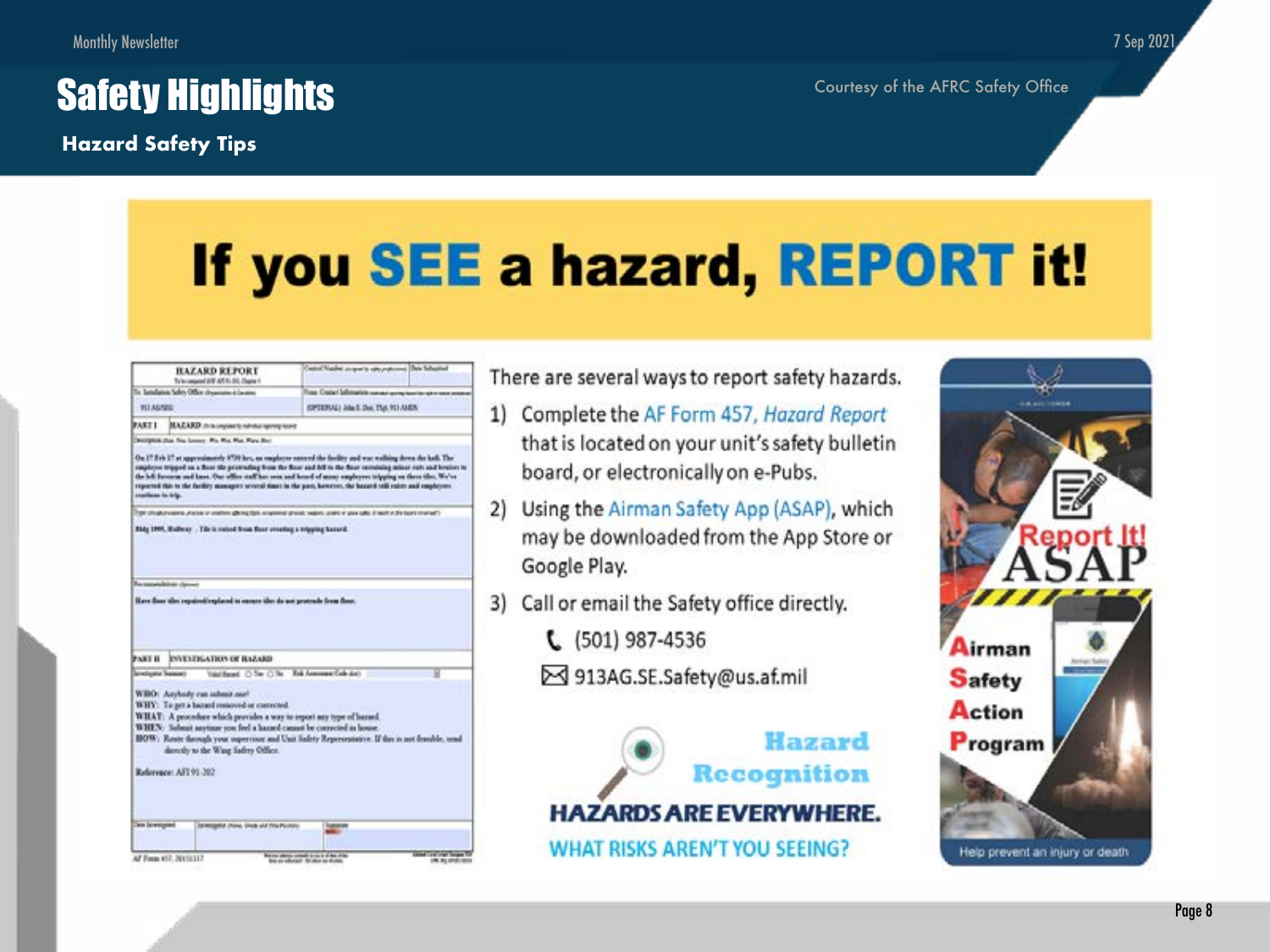Courtesy of Threat Post

# <span id="page-8-0"></span>OPSEC Highlights Iranian APT Lures Defense Contractor in Catfishing-Malware Scam

Most people have probably heard of catfishing. That's when someone adopts a fake online persona, usually to trick someone into falling in love. Now, threat actors have developed their own spin on the grift, developing appealing — objectively hot — profiles to charm victims into downloading malware.

In a new report, Proofpoint details how the group TA456, associated with the Iranian Revolutionary Guard, invested years in developing the false profile of a fantasy woman named Marcella Flores, an impossibly shiny haired aerobics instructor from the U.K., to rein in unsuspecting targets.

The first signs of Marcella on social media started in 2018, according to Proofpoint's analysis. Starting about eight months ago, Proofpoint found TA456 used the Marcella Flores profile to slowly build a relationship with someone who worked for a subsidiary of an aerospace defense contractor in the U.S. Over the months, Marcella shared many emails, pictures and even a video to build trust.

It wasn't until early June that the attackers sent an email from Marcella Flores with the malware, the report added.

"Designed to conduct reconnaissance on the target's machine, the macro-laden document contained personalized content and demonstrated the importance TA456 placed on the target," Proofpoint's report said, adding the malware is a new iteration of the Liderc malware, which Proofpoint calls Lempo.



## **TA456 Lempo Malware**

Once it gains a foothold in a target's system, Lempo performs reconnaissance and exfiltrates data to an email account controlled by TA456. Then, it deletes the host artifacts to cover its tracks, the report explained.

As for the attack chain, an Excel macro drops the Lemgo reconnaissance tool and Windows does the rest.

"Leveraging built-in Windows commands it enumerates the host in a variety of ways, records the collected data and then exfiltrates the intelligence to an actor-controlled email account using Microsoft's Collaboration Data Objects (CDO)," Proofpoint wrote. "CDO, previously known as OLE Messaging or Active Messaging, is an application programming interface included with Microsoft Windows and Microsoft Exchange Server products."

Lempo collects sensitive domain data, computer and username information, firewall rules, IP config information and tons of other useful stuff that could be used to launch a successful supply-chain attack on the government or various contractors.

In fact, Proofpoint's Sherrod DeGrippo told Threatpost the fake "Marcella" profile they found was also connected on social media with others who publicly identify themselves as employees of defense contractors.

"TA456's years-long dedication to significant social engineering, benign reconnaissance of targets prior to deploying malware, and their cross-platform kill chain makes them a very resourceful threat actor and signifies that they must be experiencing success in gaining information that meets their operational goals," DeGrippo said. "TA456 has demonstrated themselves as one of the most resourceful Iranian-aligned threats tracked by Proofpoint. More broadly, Iranian cyber-espionage groups continue to have success with extensive social-engineering targets."

[Click to read more](https://threatpost.com/iranian-apt-defense-contractor-catfish/168332/)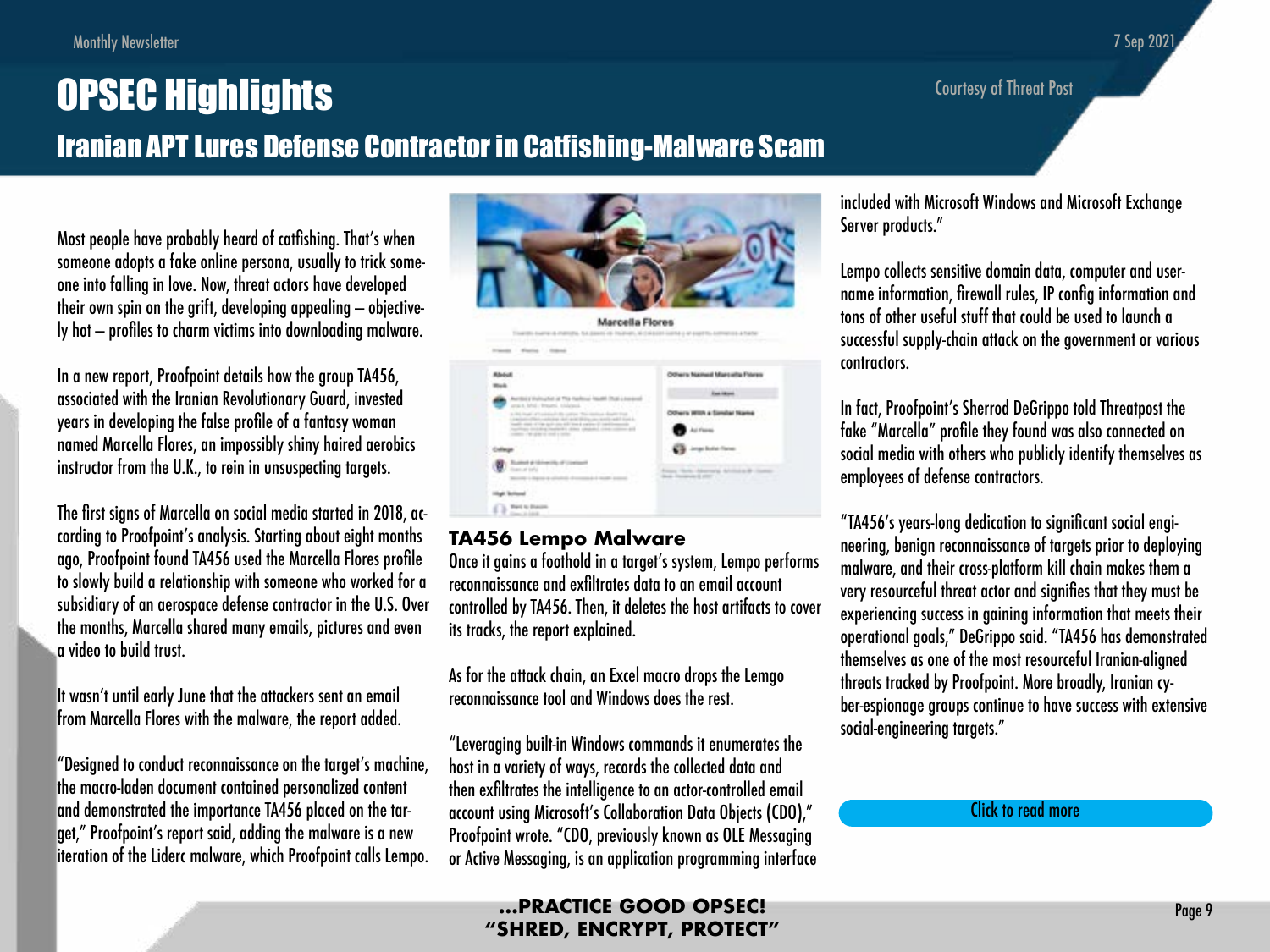# Monthly Newsletter **Hot Off The Press**

## **Machine Wash Only**

With so many pockets, belt loops, and Velcro patches to con sider, washing OCP's can be a real drag. HotP hit the streets to ask the big question on everyone's mind: "How often do you wash your pants?"

Honestly like once a week, max. - TSgt Brill

I thought you weren't supposed to wash them? It ruins the bug repellent. - SrA Lavalla

Every single day. Twice if I sit on engine shop's couch. - MSgt Diaz

Laundry? That's woman's work. You'll have to ask my hus band. - TSgt Danielle Enderby





### **Ask HotP**

### Dear HotP,

I've been waiting for my SSgt line number, but they keep pushing back the announcement date. I told my mom about it, but she just said, "That's nice, sweety." I don't think she gets how big a deal this is! -Salty SSgt Select Select

Courtesy of Tech Sgt. Christian Diaz, 913 MXS

### Dear Salty SrA,

Most civilians don't know what the ranks mean, so it's no surprise if your mom doesn't understand all the excitement. To help her out, translate your rank into something she'll understand; your place in the trash hierarchy. After all, trash doesn't take itself out. Someone has to do it.

- AB, Amn, A1C: You take the trash out.
- SrA: You round up the Amn and guide them to the dumpster.
- SSgt: You pick a SrA to spearhead the trash cleanup. Sometimes you pick yourself to spearhead the trash cleanup.
- TSgt: Congrats! You've been promoted to Building Cleanup Monitor!
- MSgt: You yell at the trash monitor if you see any trash.
- SMSgt: You make snide comments during roll call about how trash doesn't magically take itself out.
- CMSgt: Trash pretty much takes itself out.

## 7 Sep 2021